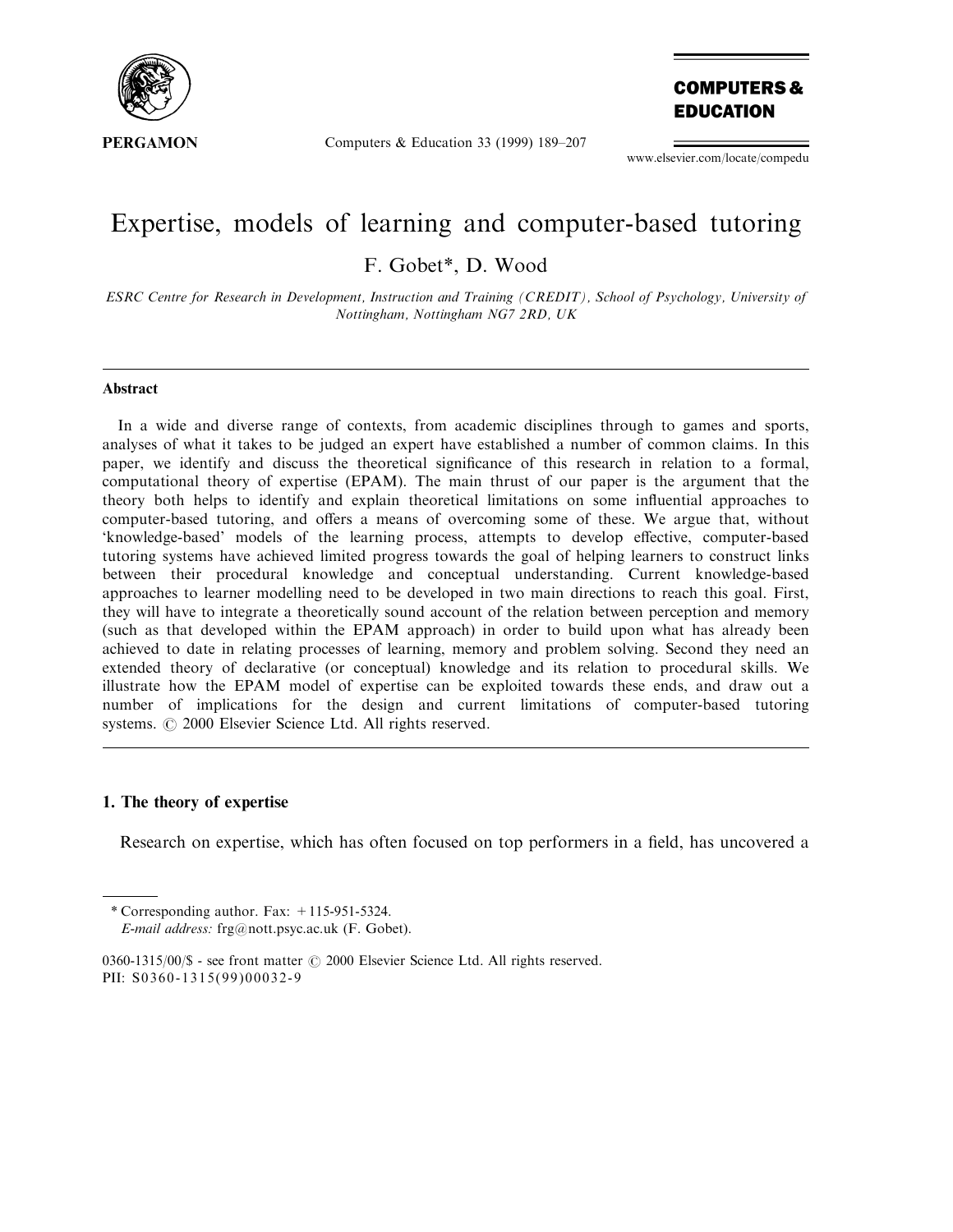number of general principles and cognitive mechanisms governing the process of becoming an expert (Chase & Simon, 1973; Chi, Feltovitch & Glaser, 1981; Ericsson, 1996). A first principle is that the achievement of expertise requires the acquisition of a large knowledge base, which can be analysed and represented in terms of theoretical constructs such as chunks, rules and schemata. A second holds that it takes a long time and experience to become an expert  $\overline{\phantom{a}}$ Simon's '10-year rule' is most usually taken as the best estimate. A third principle, more contentious, is that experts do not differ from non-experts in basic information-processing powers, nor in their native endowments; differing only in the amount of 'deliberate practice' they have spent on the domain (Ericsson, Krampe  $\&$  Tesch-Römer, 1993). Finally, there is considerable evidence that experts' skills only minimally transfer from their own domain of expertise into other areas of knowledge (e.g. Chase & Ericsson, 1982): becoming an expert in one field confers little by way of cognitive benefits on performance in others.

Given the amount of commitment, time and experience needed to achieve expert status, coupled with the lack of generalisation of expertise across domains, and the limited time given over to schooling, it follows that any aim of helping all learners to become experts in all or even most areas of knowledge addressed in the school curriculum is unrealistically ambitious. However, the thesis explored here is that an understanding of the processes involved in becoming an expert have important educational implications for the design and evaluation of computer-based learning environments. We start to explore this claim with a brief critique of a contemporary, neo-behaviourist approach to the design of computer-based tutoring systems, and then move to a knowledge-based tutoring system. Finally, strengths and limitations of these two approaches are discussed in light of the EPAM theory, a theory of expertise stressing the role of perception.

## 2. Modelling the learning process

Perhaps the most theoretically motivated and widely applied neo-behaviourist approach to the design of computer-based tutoring systems is the integrated learning system entitled SUCCESSMAKER, which derives from a mathematical approach to modelling the process of mastery learning formulated by Suppes and his colleagues (Suppes & Zanotti, 1996). This system is a focus for classroom-based evaluation studies overviewed in the paper by Wood, Underwood and Avis in this volume. The process of learning in Suppes' approach is modelled by estimating three key parameters: (a) an empirically derived, normative estimate of the difficulty of each element or 'strand' of the curriculum to be taught; (b) a summary estimate of the initial level of each learner's current level of performance (e.g. school grade level equivalent); and (c) an individualised measure of (current) rate of learning which is derived from samples of each learner's recent history of task performance. These parameters are exploited in a mathematical, Bayesian model to assess the rate at which learning is currently proceeding. Provided that the current estimate of learning rate falls within predetermined limits, then the learner is moved on through the curriculum. Where learning falls below the acceptable limits, then the tutor should revisit, and offer further tutoring, in prerequisites skills, in an attempt to enable the learner, subsequently, to make further progress.

Neither the analysis of curriculum 'strands' nor the definition of learning prerequisites within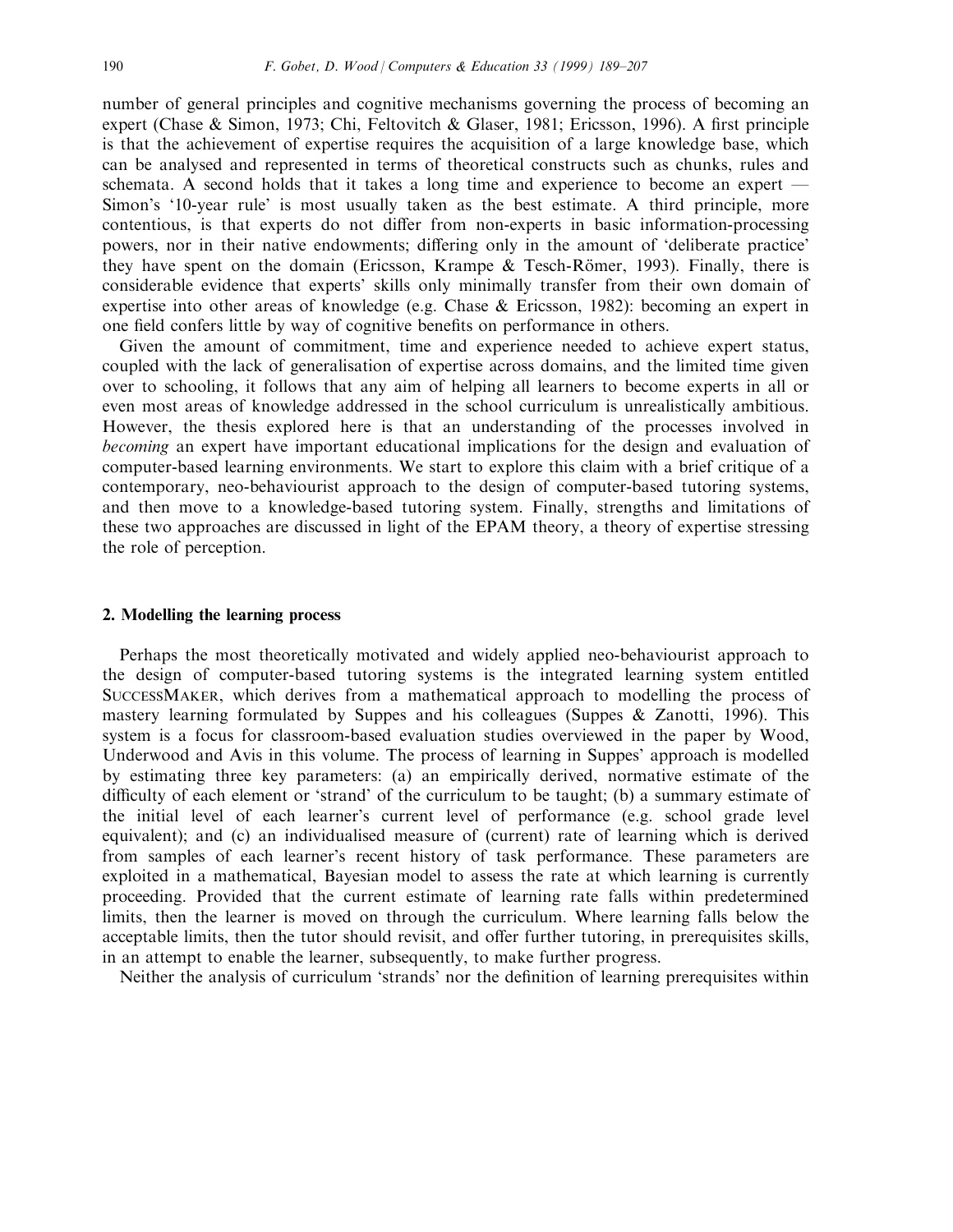the tutoring domain are derived from the model of learning. Both are based on a priori analyses of the knowledge domain. The learning model itself thus lacks any explicit `semantics' or model of the knowledge domain. Further, it makes no appeal to cognitive processes such as perception, reasoning or misconception, and involves no attempt to theorise about relations between performance and knowledge. This is why we classify this species of approach as neobehaviourist, and as a model of mastery learning, rather than a knowledge-based approach.

## 3. Contingent correction and explanation

Even within the seemingly well structured domain of mathematics, there is ample evidence that the relation between task performance on the one hand (e.g. the ability to solve a problem, or the tendency to produce a particular type of error), and conceptual understanding on the other (i.e. the knowledge which underpins the correct solution or the error), is neither direct nor simple. For example, extensive research into children's learning of small number addition and subtraction problems has revealed many classes of situations where what appears to be the same 'sum' involved in different kinds of word problem demands different conceptual understanding for solution. For instance, where one problem involves the addition or subtraction of elements from a single set, whilst a second involves the comparison or the equalisation of two distinct sets, the levels of difficulty involved, and the stage at which children come to master the two problems, can vary significantly, even where, objectively, the same numbers and a common arithmetical procedure is implicated (see Fuson, 1992, for a thorough and analytical review of this area).

It follows from this that children often master one class of problems several years before another, even in cases where the same procedural knowledge would seem to be called for. As a result, success in the application of a given procedure, or being taught how to use that procedure, in the context of one class of problems will not ensure the recognition of the procedure's relevance nor its application when the construction of different 'mental models' in response to distinct types of problem is called for. Consequently, interpreting both successful answers and errors from the learner is problematic unless one has a psychologically valid theory of the relations between problem type, a given learner's conceptual knowledge and their procedural skills. Thus, the provision of contingent and useful error feedback, and the formulation of an explanation which the learner is likely to understand, demands more from a tutor than a check to see if the learner's action agrees with a particular answer to a problem.

This example is offered as a specific instance to illustrate the general hypothesis that where there are one-to-many mappings between procedural performance and conceptual understanding the theoretical interpretation and explanation for either errors or successful actions is not simple. The complexity of the task of mapping performance measures onto a robust model of conceptual understanding explains, we suggest, why research into the impact of computer-based systems which have tried to help learners to correct their `buggy procedures' (Sleeman, Kelley, Martinak, Ward & Moore, 1989) and to model learner misconceptions (Anderson, 1987) have proved difficult, and of limited success. If such systems are not capable of interpreting success and error in a robust way, they cannot be expected to provide feedback,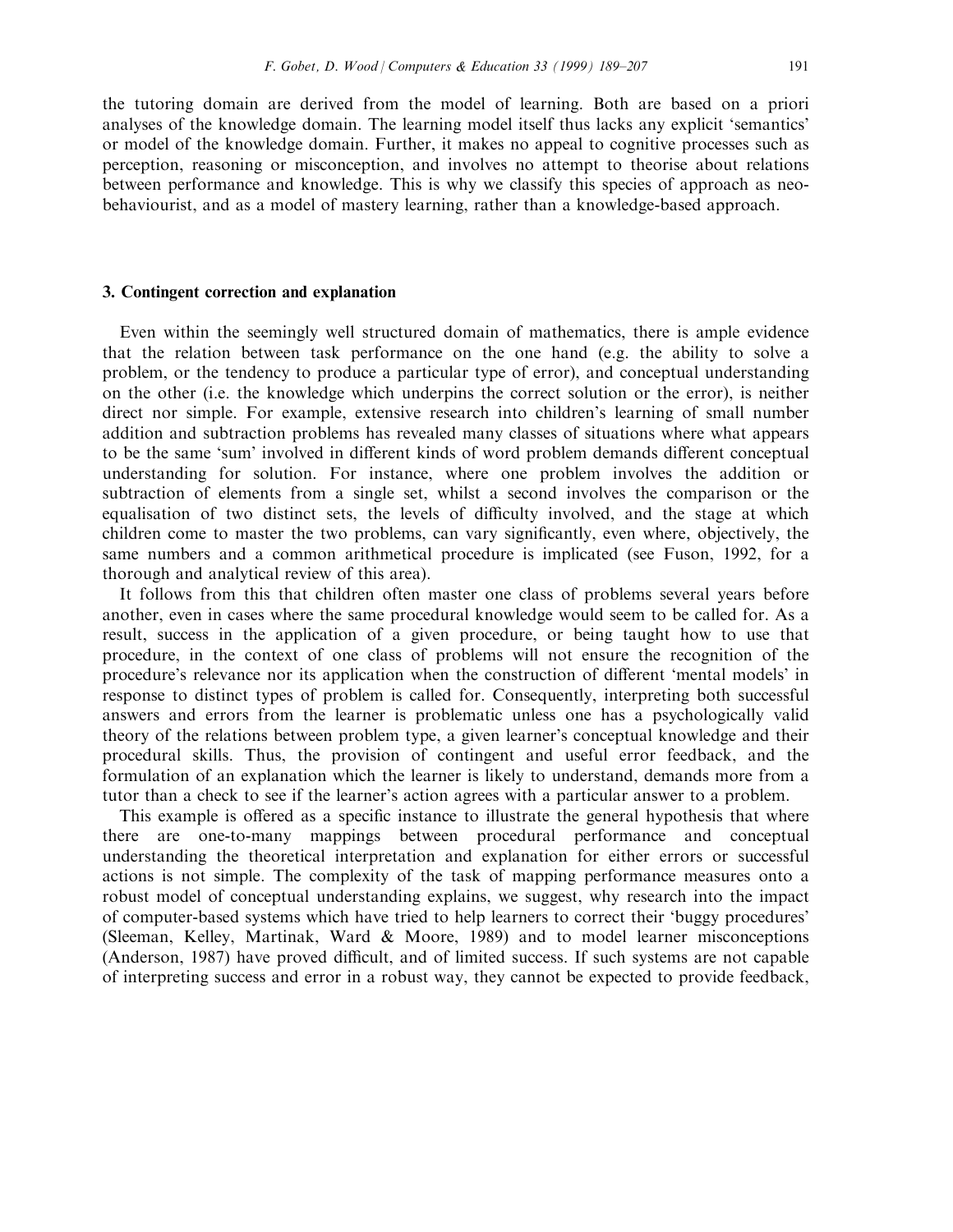or give explanations, or select task experiences, which are likely to be contingent upon the knowledge and mental state of the learner.

In principle, Suppes' approach to mathematical modelling of learning is extensible to any curriculum analysis which meets certain criteria (e.g. analysis into strands and the availability of norms to assess strand difficulty). For example, a curriculum model which was sensitive to the kinds of distinctions between different problem types found in word problems explored above could be constructed, norms established and the mathematical approach applied. In this way, it might be possible to develop learning systems which could enhance some aspects of conceptual understanding.

Although the behavioural approach is potentially extensible in theory, we suggest that it will prove more theoretically satisfying and practically useful in the long run to integrate an explicit and generative account of how a learner's performance relates to their knowledge.

## 4. Knowledge-based approaches to modelling learning and expertise

Computer-based tutoring systems which have grown out of contemporary cognitive theory are based on explicit models of knowledge and some important aspects of its acquisition. Since Anderson's ACT family of cognitive theories have underpinned the most extensive and researched applications of theory to computer-based tutoring (e.g. Anderson, 1987, 1993; Anderson, Corbett, Koedinger & Pelletier, 1995), we take this as the paradigm case throughout the rest of the paper.

Anderson's theory, like Suppes', does not provide a basis for curriculum design, but involves `constructing a curriculum under the guidance of a domain expert' (Anderson et al., 1995, p. 167). However, the theory does exert strong constraints on the manner in which the curriculum is analysed and represented. Central to ACT theory is the distinction between declarative and procedural knowledge, and a characterisation of the process of learning as the proceduralisation of declarative knowledge. Declarative knowledge (or `knowledge that', such as knowing the side-angle-side theorem) comprises facts retrieved from memory, or taken from perception (e.g. as verbal or written utterances, mathematical expressions, programming instructions, elements of diagrams, etc.). Procedural knowledge ('knowing how', such as the ability to use a theorem in a proof) refers to actions taken on the basis of declarative knowledge in the service of goals. Learning involves finding out, through problem solving, what procedures any declarative knowledge calls for when in pursuit of goals. A major epistemological claim of ACT theory is the contention that human knowledge can be decomposed and represented in terms of such `rules of the mind' (Anderson, 1993).

An analysis of curricula content expressed as a set of such rules provides the model of target knowledge to be taught and learned. By interacting with the learner, setting problems and monitoring performance, it is possible for a tutoring system to construct a model of an individual learner's knowledge of the domain, also expressed as a set of production rules. A comparison of the rule set in the learner model with that defining the target knowledge identifies the extent to which a given learner is or is not likely to have mastered curriculum knowledge. Gaps between the two provide a source of teaching goals for the tutoring system. The selection of problems for instruction is also constrained by the ACT theory which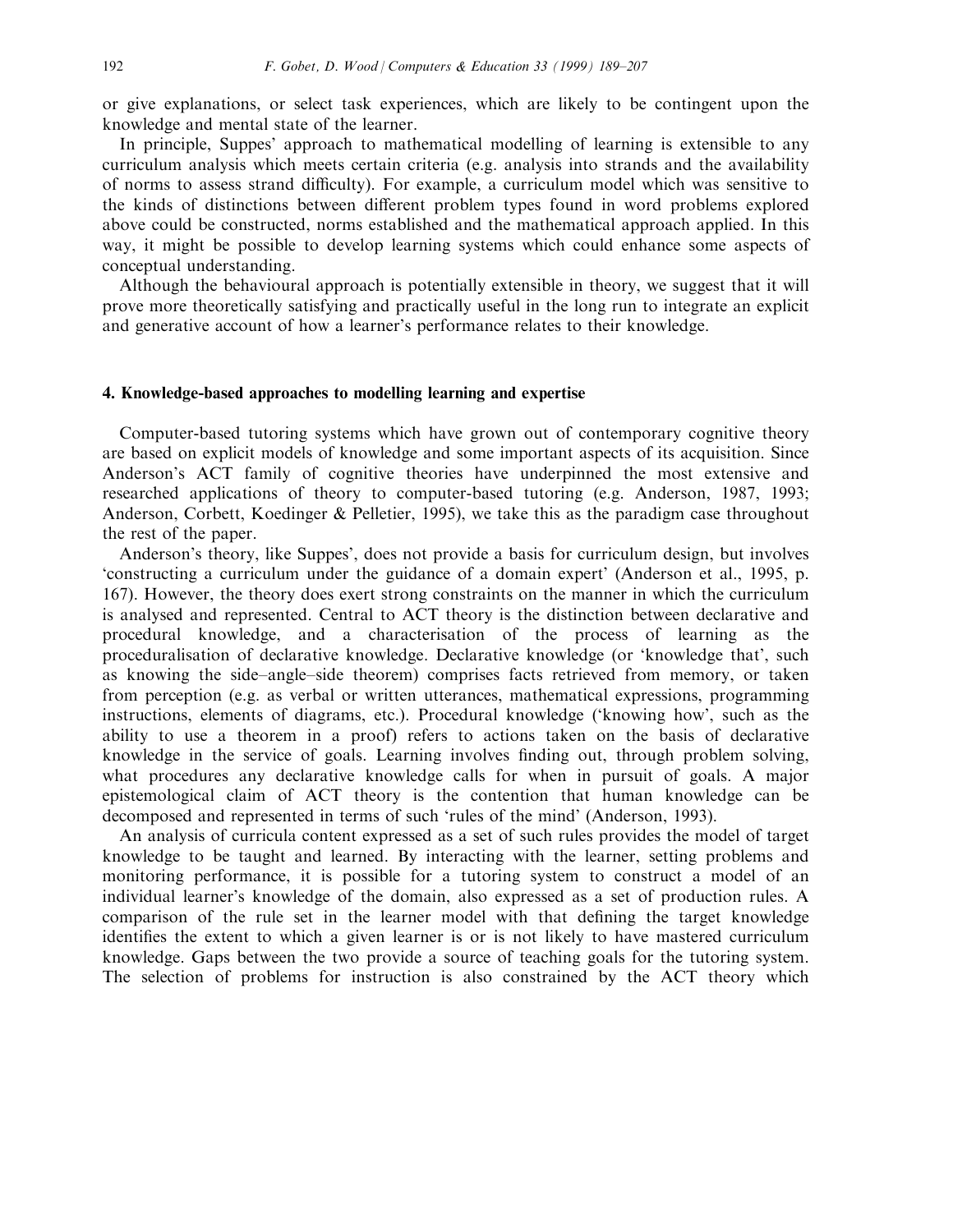

Fig. 1. Diagrammatic representation of learning in EPAM, and of how two discrimination nets can be combined. (a) The two discrimination nets start both with a single node, called root-node; (b) Input from the environment leads to the creation of a test; depending of the outcome of the test, a different branch will be taken; (c) with further input, both nets grow additional tests and branches; and (d) In the extended EPAM framework, nodes within a net can be connected by *semantic links* and nodes between a perceptual and an motor net can be connected by production links.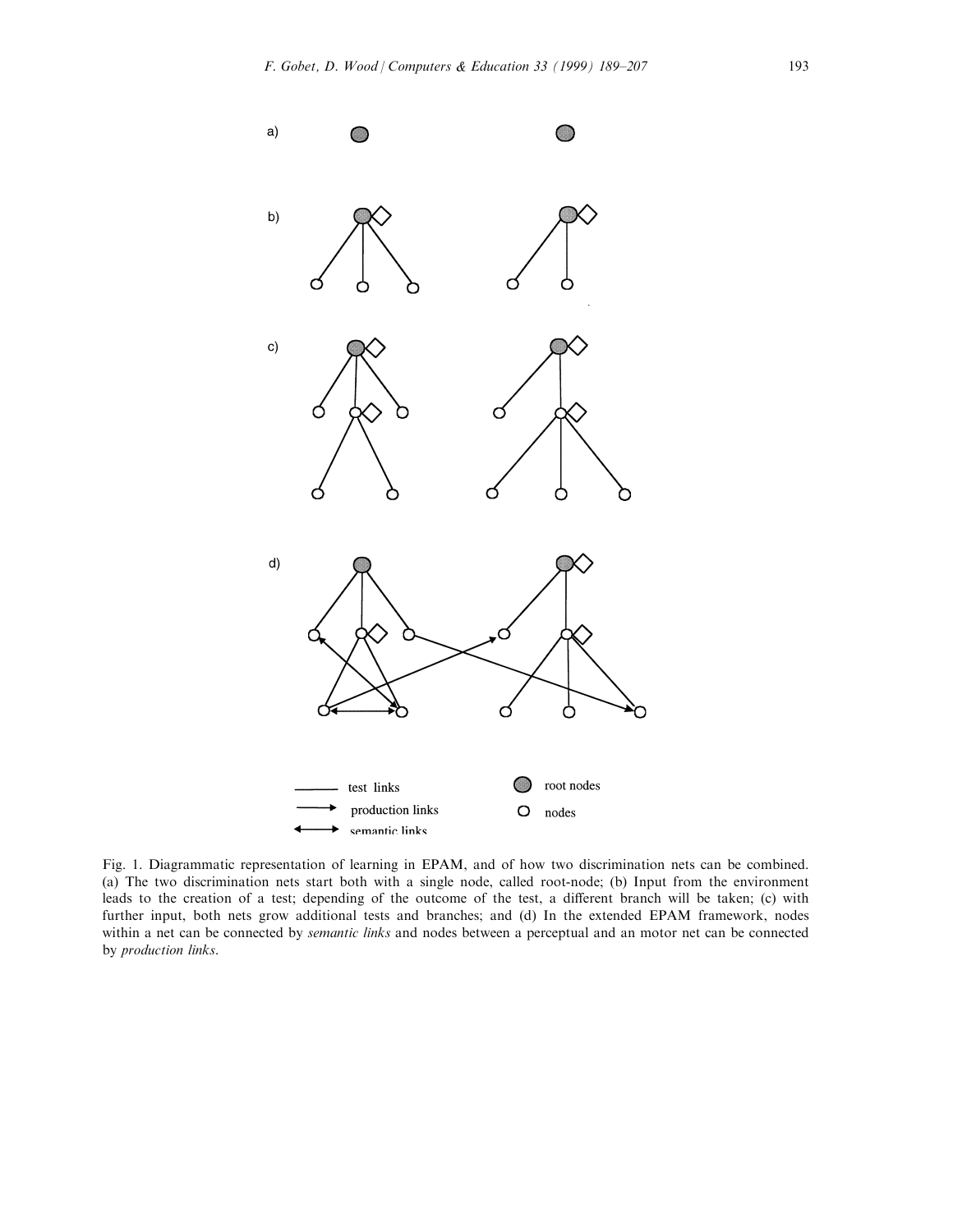identifies specific limits acting on the cognitive capacities of the learner such that the tutor will ``only introduce new rules when the old rules have achieved a sucient degree of strength that they no longer interfere with the acquisition of new rules'' (Anderson, 1987, p. 456). Learner performance in response to each new problem is monitored and the learner model is continually updated on the basis of that performance to identify rules that have been mastered; and so on.

Anderson argues that this conceptualisation of learning provides an explanation for, and a means of circumventing, what Whitehead (1929) refers to as 'inert knowledge'. Thus, while a learner may be able to memorise, recall and recognise factual knowledge, if they do not also have the necessary procedural skills to act on such knowledge in pursuit of relevant goals, then what the learner knows remains inert. Such inertia can be overcome through problem solving; and effective tutoring can support the problem-solving process by adherence to a number of tutoring principles; principles which also converge on the analysis of tutoring derived from research into scaffolding and contingency (see Wood  $\&$  Wood, 1996, for more details of this analysis). Quasi-experimental evaluations of tutoring systems constructed on the basis of ACT have produced substantial evidence for significant gains over conventional group teaching in domains such as learning to programme and areas of mathematics instruction (Anderson et al., 1995).

Anderson's theory has succeeded in achieving a theoretical synthesis and extension of research into learning processes and memory. In the next section, we argue that to develop more complete theories of conceptual knowledge (and to design tutoring systems which can better support conceptual learning), we will need to further extend the knowledge-based approach to accommodate theoretical insights into work on knowledge and perception. The main source of these insights is research into computational models of expertise.

#### 5. Expertise, the chunking theory and EPAM

Chase and Simon's  $(1973)$  chunking theory, one of the most influential theories of expertise, proposes that the acquisition of expertise is made possible by the construction of a large discrimination net<sup>1</sup> of relatively small perceptual chunks, which encode key features of the domain. These chunks act as conditions on productions (see Fig. 1). Since the expert has built up around 10,000 of such chunks, the chances that they will be able to assimilate, recognise and act upon what they perceive in their domain of knowledge is high; explaining both why experts are quick to zoom in to the key aspects of the problem at hand and how, as de Groot (1978) put it, they virtually `see' possible solutions.

Working within the framework of adaptive production systems and learning by doing and from examples, Zhu, Lee, Simon and Zhu (1996) have found that learning the condition side of productions takes longer than learning the action side. They proposed that students learn

<sup>&</sup>lt;sup>1</sup> A discrimination net consists of a set of nodes (chunks) connected by branches, which together form a tree-like structure. The nodes possess tests, which can be applied to check features of the external stimuli. The outcome of each test determines which branch will be taken below a node. Once a node has been sorted to, information can be added to it in order to represent the external stimulus in more detail.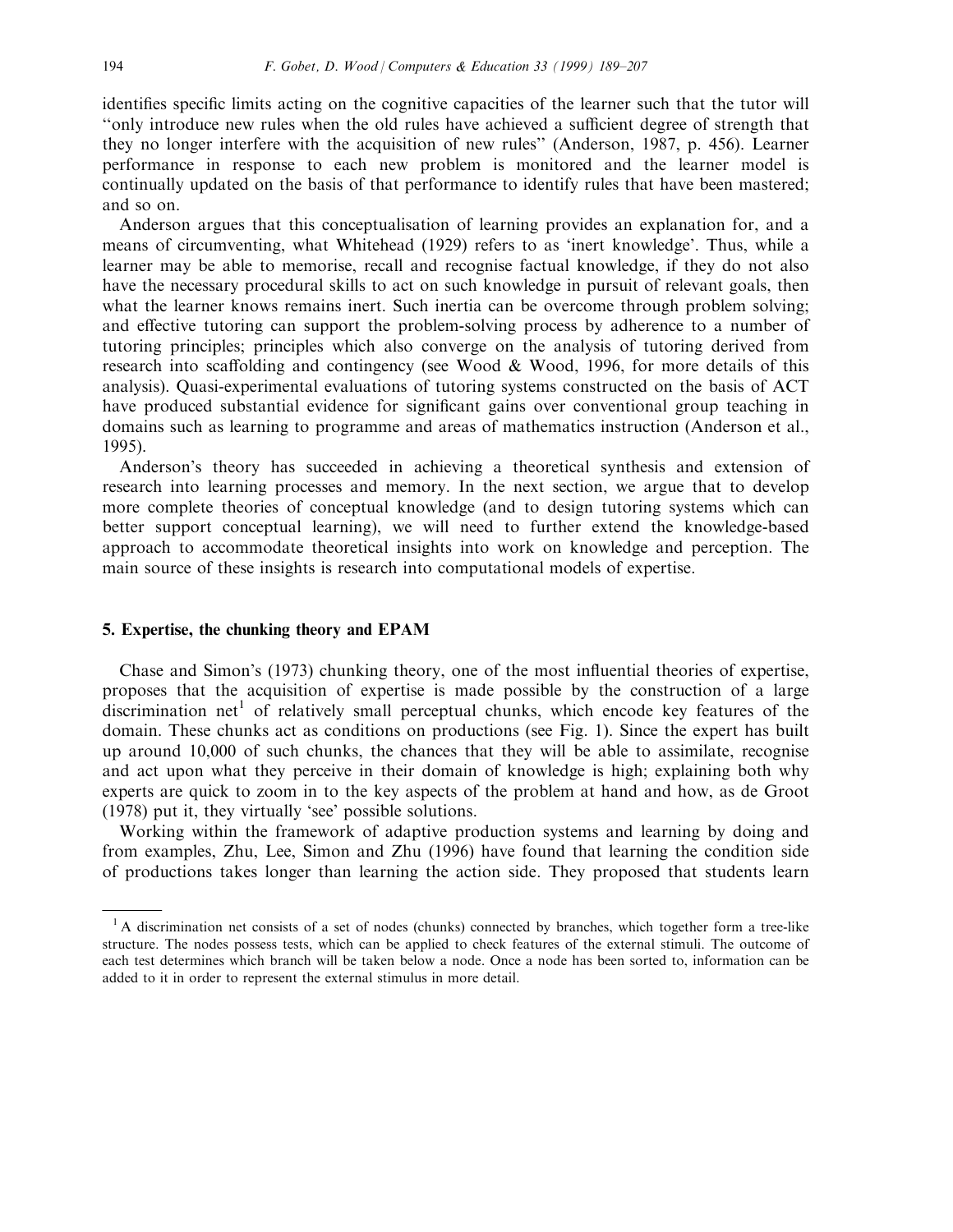the relevant conditions in simple situations first and that, as they move to more complex problems, they acquire productions that include goals and subgoals into their conditions, thus allowing them to control search. This indicates the importance of cues in conditions and the necessity of constructing chunks of growing complexity.

The formal models which have been implemented to test chunking theory are based on the assumption that other aspects of experts' cognitive abilities, such as the capacity of their shortterm memory, and the rate with which they can learn and memorise new chunks and productions, are shared with non-experts. The success of these models is thus one measure of the plausibility of the theoretical claim that expertise results from differences in experience rather than talent. Another significant feature of the theory, which we develop later, is the assumption that once nodes have been created in the discrimination net they remain there and are never forgotten. Thus, any failure to make use of past experience results not from a process of forgetting but from the processes by which the network grows with experience. These processes may render certain nodes in the network inaccessible, such that the fruits of experience, though still retained, cannot be retrieved.

The most developed aspect of Simon's chunking theory lies in the workings out and testing of the perceptual learning processes put forward to explain how the acquisition of new chunks takes place (e.g. Simon & Gilmartin, 1973). The mechanisms underpinning these processes have also been tested in computational, EPAM models of perception and memory designed to explain findings from a wide range of empirical investigations into phenomena in verbal learning, memory and concept formation (see Feigenbaum & Simon, 1984; Richman, Staszewski & Simon, 1995; or Gobet, Richman, Staszewski & Simon, 1997, for overviews). Consequently, the proposed processes of perceptual learning and chunking have been tested and evaluated against a wide range of empirical data. As with chunking theory, these EPAM models are based on the assumption that chunks are encoded in a discrimination network. When an external 'object', or perceptual feature, elicits a node, learning can occur in two ways. If the information in the node that is accessed under-represents the object (i.e. when some aspect(s) of what is perceived about the object are novel), then new features are added to that node. The internal representation of the object is thus elaborated and enriched. If the information in the node that is accessed contains features that are not consistent with the external object (e.g. where a perceived object fails to exhibit attributes which define known objects), then a new node to represent this object is created in the network (below the node first accessed). Thus, as the EPAM model is exposed to an increasing amount of information from the environment (i.e. becomes experienced), its discrimination net grows dynamically in direct response to both the content and sequential structure of that environmental information: EPAM is thus a self-organising system.

## 6. Expanding EPAM: The CHREST framework

Recently, the chunking theory and EPAM have been revised in two main ways (Gobet & Simon, 1996, in press; Richman et al., 1995) in response to evidence showing that the proposed model of expert memory was not sufficiently rich and robust. The changes were mainly motivated by memory research showing that experts can store information in LTM faster than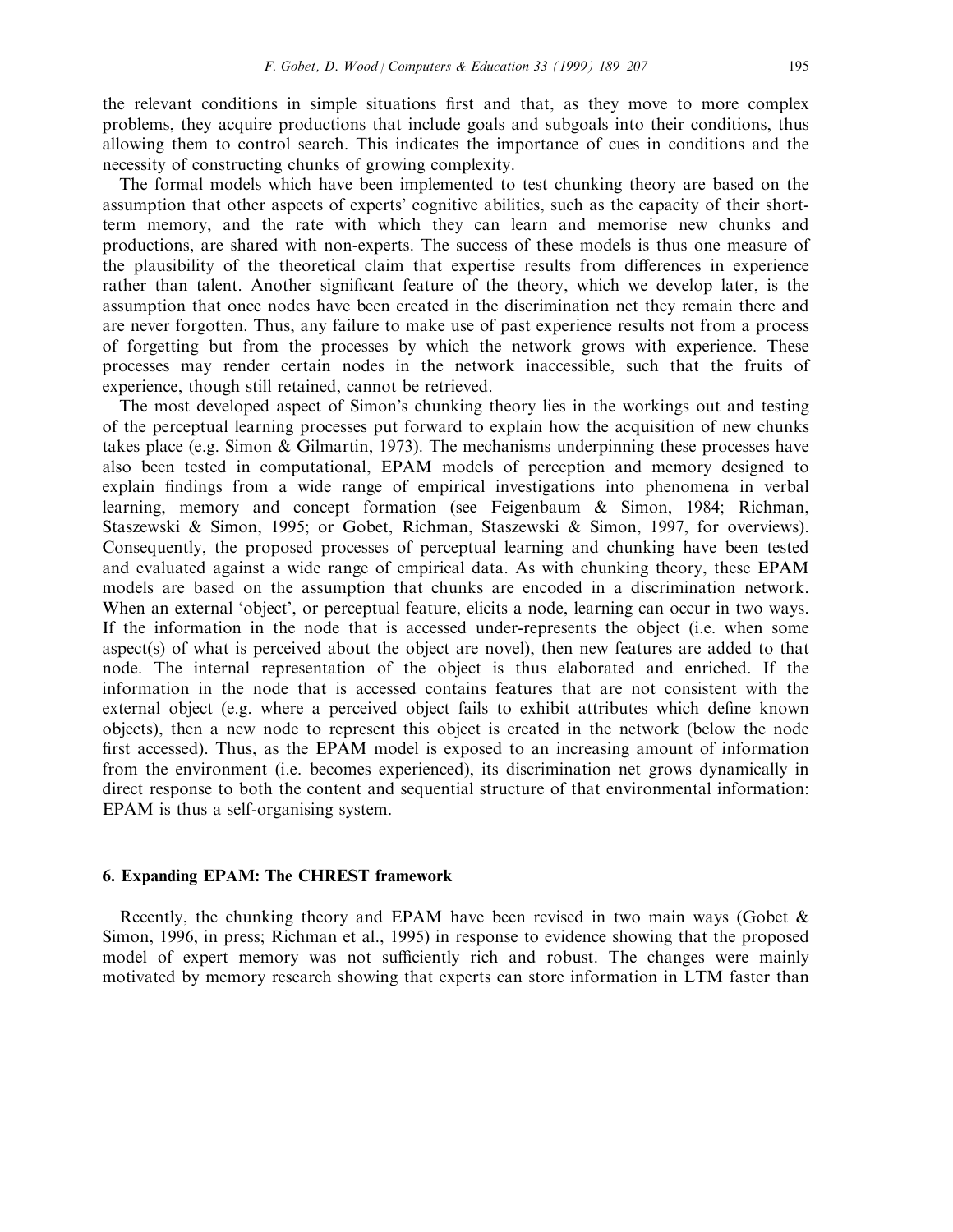was proposed by the chunking theory. For example, experiments with the digit-span task indicate that, following intensive training, individuals can encode up to about 100 digits rapidly. Two main extensions to the theory are relevant to our current concerns. First, mechanisms have been defined and implemented whereby the 'small' chunks of the original theory can now evolve into larger and more complex data structures; schemas with slots and default values (these schemas are called *templates*). Template slots are created automatically when some information in the tests below a chunk (recall that a chunk is simply a node in the discrimination net) recur often but with some variation in content. For example, in the case of chess, tests may check the type of piece (the variable) placed on the same square (the constant) on the chess board. Once a slot has been created, it is assumed that storing information in it is a fast process. Second, experts can acquire retrieval structures deliberately, which facilitate later encoding in the same way mnemonics such as the method of loci facilitates the memorisation of a shopping list (see also Chase & Ericsson, 1982).

After a template has been evoked by recognition, or after a retrieval structure has been instantiated, the slots in either can be filled in rapidly. This follows because the knowledge structure (template) is already in place, and only values in slots have to be added. One consequence of this extension is that encoding into long-term memory can be done faster than in the original chunking theory, and this leads to a better fit between model and data. For example, the revised mechanisms, implemented as computer programs, account for an extensive and detailed body of empirical data from research into expertise in domains such as the digit span task (Richman et al., 1995) and chess (Gobet & Simon, 1996, in press; Gobet, 1998).

However, even these extensions to the original chunking theory fail to account for the richness of experts' knowledge, and ways to further enrich the framework have been proposed by Gobet (1996). The key idea is that, in addition to creating and connecting chunks,



Fig. 2. This figure illustrate an additional way with which networks can be combined (equivalence links). In learning about electrical circuits and AVOW diagrams, EPAM combines representations for standard circuit diagrams (on the left) with AVOW diagrams (on the right).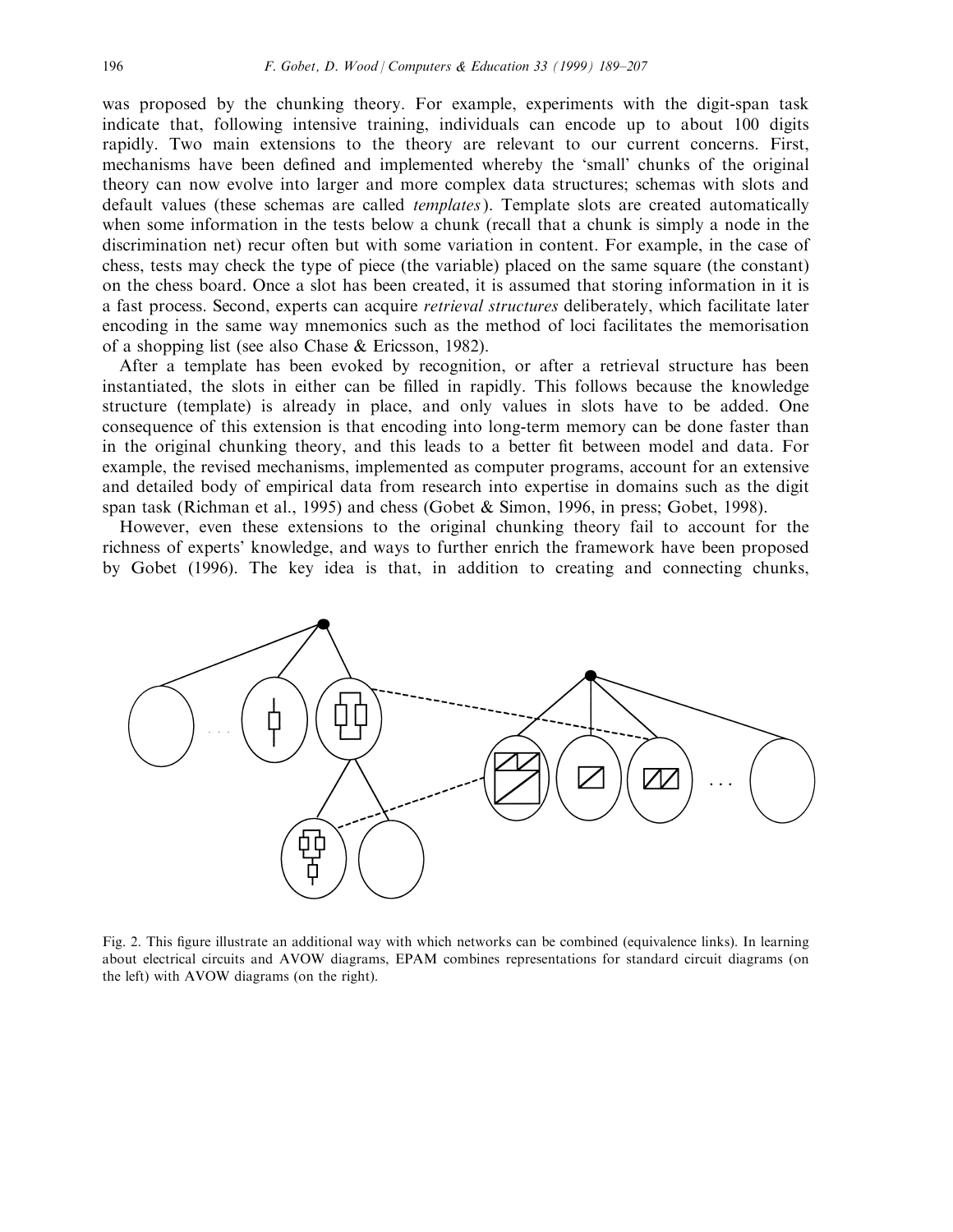productions and templates, nodes in the discrimination network can be connected by similarity or by relational (semantic) links, thus providing mechanisms for implementing the growth of associative memory in tandem with perceptual learning (see Fig. 1).

This extended theory  $-$  called CHREST, for Chunk Hierarchy and REtrieval STructure  $$ is being tested in our centre in applications to domains such as chess expertise (Gobet & Simon, 1996; in press), young children's acquisition of both syntax (Gobet & Pine, 1997) and vocabulary (Jones, Gobet & Pine, 1999), the balance scale task (Gobet, 1999) and learning with Law Encoding Diagrams (Lane, Cheng & Gobet, 1999). In all cases, computer implementations exist, and the programs carry out learning.

Two examples may illustrate our approach. In the case of language acquisition, where the input to the model is based on empirical studies of parental speech to individual children, the system acts as a distributional analyser of the statistical properties of the environment, picking up patterns that recur often. In the LED case, the training input consists in the type of instructions, diagrams and solved examples given to (human) students. The net growth describes the acquisition and the connection of two different representations in physics, the first coding electric circuits using the standard notation in physics textbooks, the second coding the type of Law Encoding Diagrams developed by Cheng (this volume). These two nets are in turn connected, using production links, to various drawing and problem-solving procedures (see Fig. 2).

With respect to expertise and instruction, the aim of these models is to test rigorously several theoretical claims. First, that linked, multiple representations are necessary to explain the progression from the reliance upon superficial features of the problem to the use of deep principles, a progression often noted in the transition from novice to expert (Chi et al., 1981). Second, that this progression naturally leads to a forward type of search, where experts start from the givens of a problem instead of using a goal-directed mode, a phenomenon that has been observed in several domains of expertise, such as in physics (Simon & Simon, 1978). Within our approach, this means that they have ways to translate superficial, perceptual features of a problem into deep-level features, either through productions or through conceptual knowledge, and then use these features as conditions of productions. This is both a question of having more knowledge (principles of physics richly interconnected both together and with perceptual cues) and a better organised knowledge (links between representations).

In these applications, learning occurs through the application of simple mechanisms which use the information from the environment in a goal-directed manner. While the idea of associative memory is an old idea going back to Aristotle, we believe that these computer implementations, which are continuously growing procedural and declarative knowledge from a dynamically evolving discrimination net, take the idea and extend it in ways that have shed fresh light on the learning process and revealed new explanatory power in such associative mechanisms. In related research, Landauer and Dumais (1997) have demonstrated how the use of powerful computer resources proves that associationist mechanisms can go a long way in explaining semantic aspects of human memory and cognition.

Although the extended EPAM framework does not yet offer the computational intelligence and computing facilities of systems such as Soar (Newell, 1990) and ACT (Anderson, 1993), we will claim that the framework, which emphasises the role of perceptual memory more than these two systems, complements them in the aim of developing a good candidate for a formal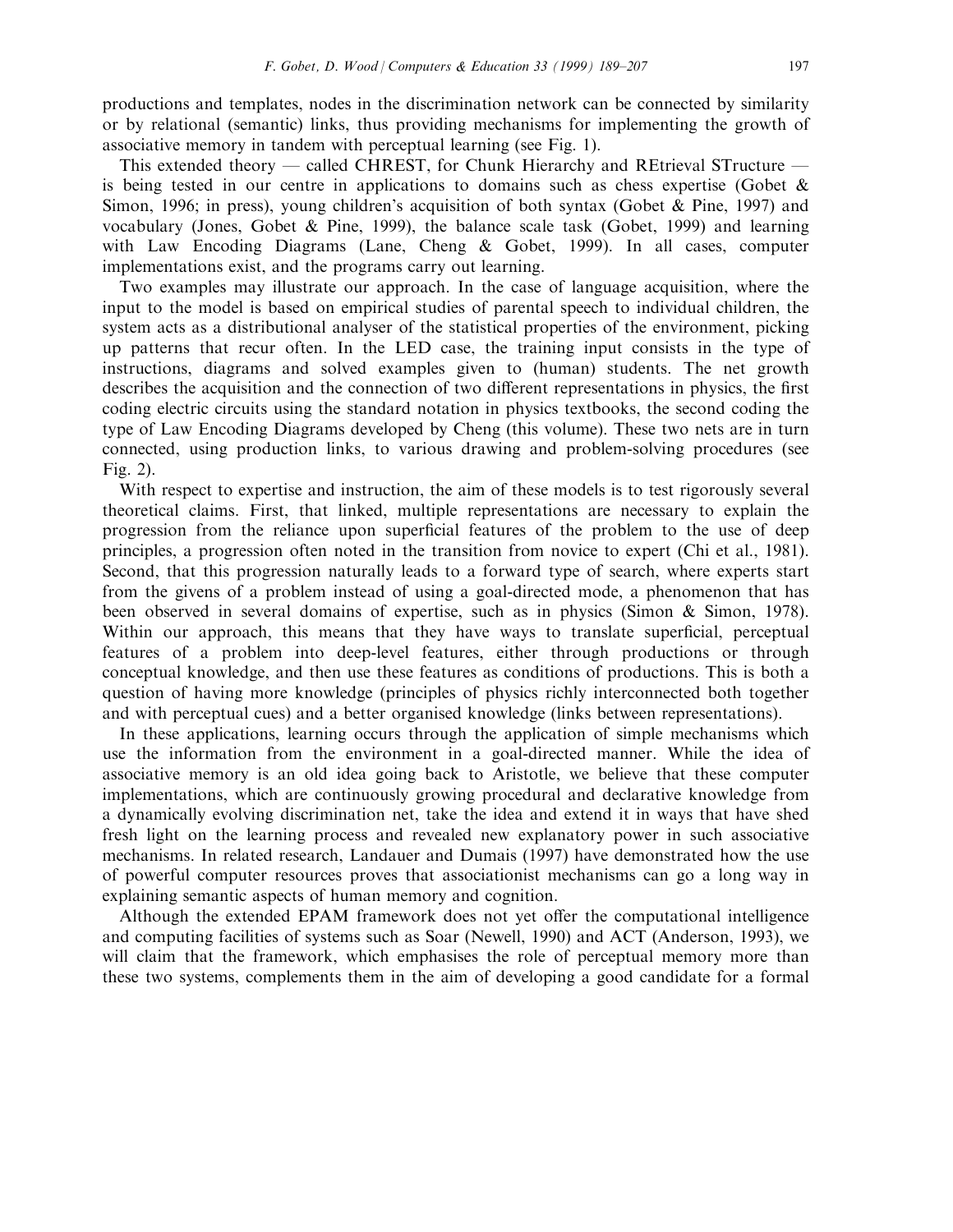model of expertise and of children's acquisition of expertise. It is promising for the study of expertise (Gobet, 1998) because (a) it offers a combination of perception, learning, problem solving and attention; (b) it keeps the strengths of the chunking theory, which accounts for many data in the literature, while removing its weakness with the addition of the concept of template; and (c) its computer implementation is already able to simulate a large number of phenomena in expertise research.

The framework is also promising for the study of children's learning, because (a) again, it offers a combination of perception, learning, problem solving and attention; (b) it embodies the view that learning in school can be seen as a type of acquisition of expertise, a view that has gained support in recent years (Wood, 1998a); (c) empirical data on children's learning are consistent with chunking theory (e.g. Chi, 1978; Opwis, Gold, Gruber & Schneider, 1990). The implications of this framework for the design of tutoring systems is the focus of the next sections.

## 7. Theories of learning, the design of learning environments and theoretical limits on computerbased tutoring

The earlier papers in this special edition have a shared concern with trying to formulate principles for the design of computer-based learning environments and the development of methodologies for their empirical evaluation. We are also concerned with the nature and evaluation of such principles, but evaluation here rests on conceptual and theoretical analysis rather than empirical evidence. The main aims are to explore theoretical limits on what we can achieve in the task of learner modelling in the context of computer-based tutoring. Since the nature of the learner model defines limits on the pedagogical goals of such systems, this exercise also provides a strategy for trying to identify what we might and might not expect to achieve with such tutors in supporting learning.

#### 8. Procedural skills and conceptual knowledge

Given the arguments we have put forward about the need for a knowledge-based approach to the design of learning environments, it follows that epistemological questions about how we should conceptualise the *nature* of knowledge, and its external and internal representation, are crucial to system design and evaluation. Here, we focus on an epistemological question which divides contemporary cognitive theories of knowledge; the distinction between declarative and procedural knowledge. We then try to demonstrate how the positions taken on this epistemological question lead to significant implications for issues of curriculum development and tutoring.

The distinction between declarative and procedural knowledge has long aroused controversy in educational theory (Hiebart and Carpenter, 1992, p. 77ff). The position taken by the ACT theory on this question is explicitly and succinctly put forward by Anderson et al. (1995, p. 169; our emphasis in italics):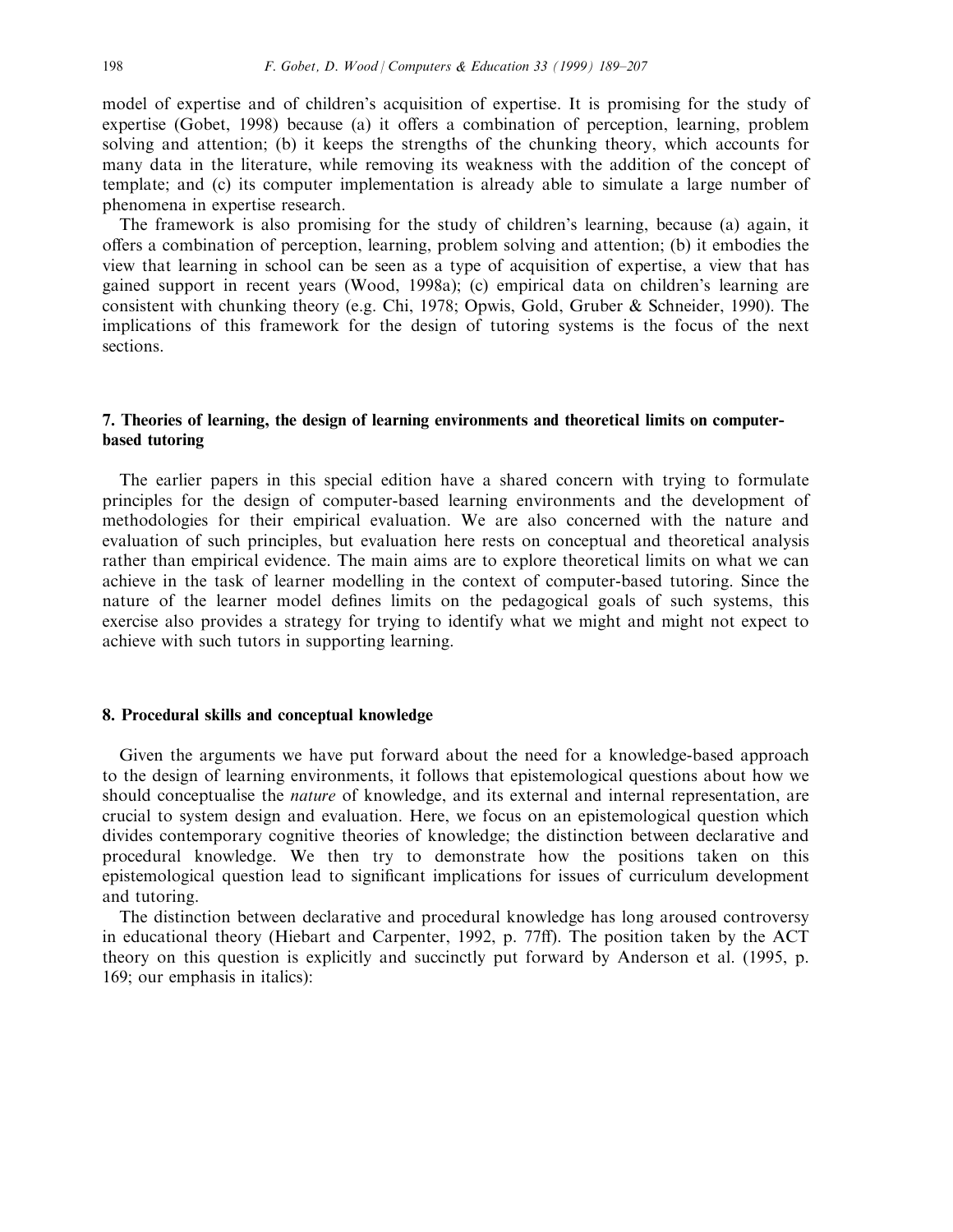``The ACT theory distinguishes between declarative knowledge...and procedural knowledge...The assumption of the theory is that goal-independent declarative knowledge initially enters the system in a form that can be encoded more or less directly from observation and instruction. Cognitive skill depends on converting this knowledge into production rules...which represent procedural knowledge...the theory assumes that production rules can only be learned by employing declarative knowledge in the context of problem-solving activity.''

The ACT theory is thus clear that knowledge is first acquired declaratively, and then translated into a procedural form, as we outlined above. What is lacking in ACT, we believe, is (a) provision for knowledge acquisition without the declarative stage and (b) a more explicit account of the nature of the mechanisms allowing declarative knowledge to be constructed and structured.

Evidence from research on implicit learning (e.g. Reber, 1993) indicates the possibility of the acquisition of procedural knowledge without a declarative stage. It follows from this that, through such 'implicit' learning, knowing how can predate knowledge that. The controversy surrounding this issue is confused and confusing, however. Anderson rejects some critics of the ACT position on the grounds that evidence which shows that people can know how to do things without being able to verbalise that knowledge, taken by some as evidence against the view that the declarative predates the procedural, is irrelevant (Anderson  $\&$  Lebière, 1998, p. 109ff). Conscious awareness of declarative information (such as, for example, that portrayed in a diagram or a mathematical expression) in the course of acquiring productions does not, of necessity, entail the ability to verbalise that declarative knowledge later. However, irrespective of where one stands on this issue, the fact is that the nature of declarative knowledge (e.g. what the learner attends to and perceives as they look at a diagram) is at least under-specified in the current versions of ACT theory.

In our extended EPAM framework, perceptual chunking, the creation of productions and of schemas occurs implicitly. Declarative knowledge may serve to generate goals (i.e. such as learning the procedural implications of declarative knowledge in context) and may direct attention to features of the environment, as it does in ACT, but within EPAM, attention may be directed in other ways as well, as by internal goals. This being the case, unless a computerbased tutor is able to infer these goals, the probability that any attempt they make to scaffold learning will prove contingent on learner knowledge is minimal.

Because, in ACT, both declarative and procedural information are encoded by the modeller, the theory is silent about how declarative knowledge such as schemata (as opposed to rules) is or should be learnt. Our framework, which also emphasises the acquisition of rules, makes it clear that nodes in the discrimination net should also be connected by semantic links. In this framework, a node reached by discrimination may lead to another node by following semantic links. Thus, not only the possession of some element of declarative knowledge, or node, matters, but also (a) the richness with which this node is indexed, and (b) the density of nodes to which this node is connected. These two aspects give some computational meaning to `conceptual understanding' as a richly connected network of links connecting productions and schemas, that is accessible through perceptual chunks. This definition dovetails well with Baxter and Glaser's (in press) characterisation of experts' knowledge, in which "a well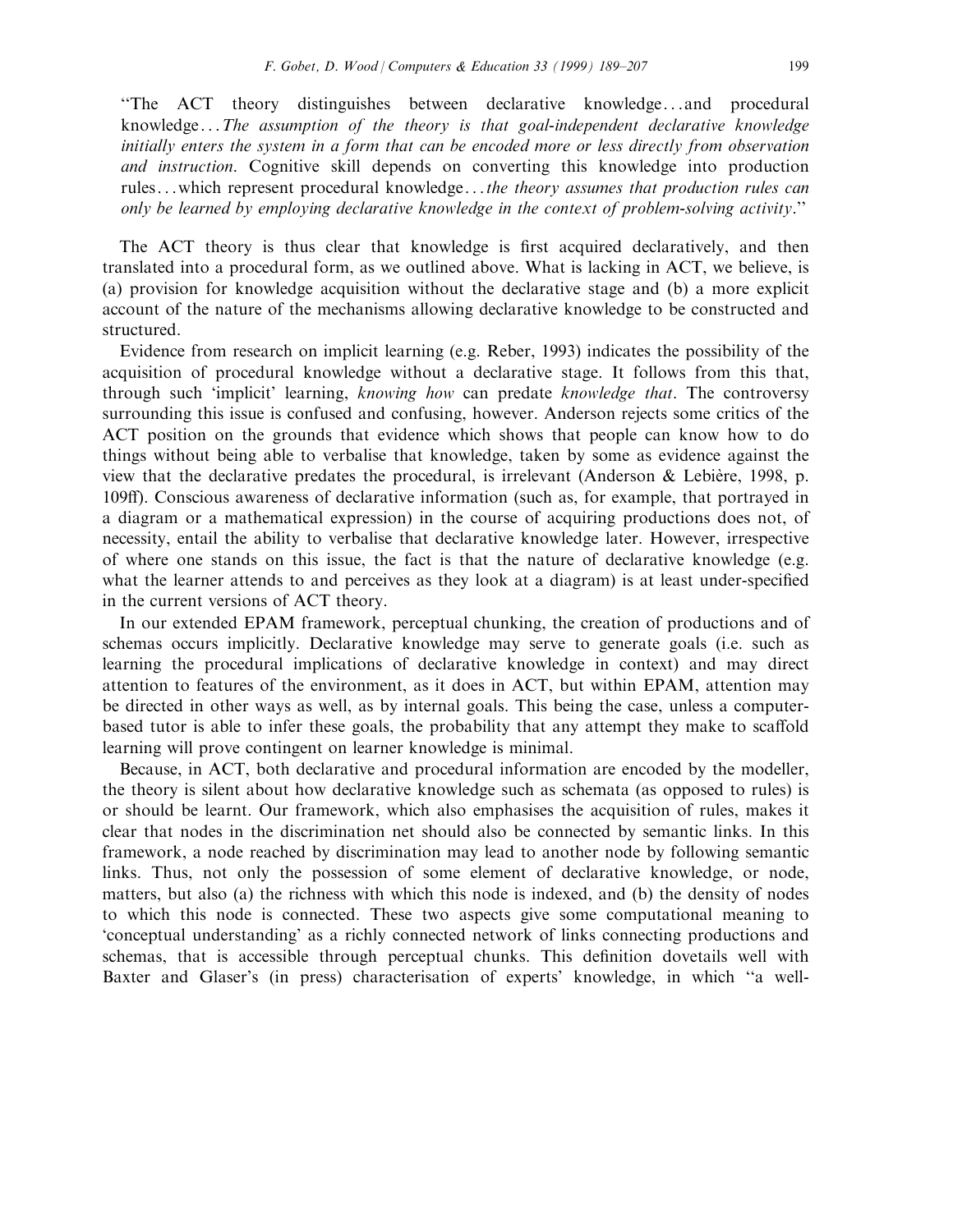connected knowledge structure links concepts and processes with conditions under which those concepts and processes should be used''.

## 9. Multiple representations

As Cheng and Ainsworth argue in this special issue, multiple representations play an important role in the acquisition of knowledge, although the learning contexts under which this holds true are unclear. In ACT, multiple representations are encoded implicitly in rules, and the theory offers no way of exploring and testing hypothesis about the nature of any relations between multiple representations, declarative/procedural knowledge and performance. Within the CHREST model of Law Encoding Diagrams outlined above, multiple representations may sometimes prove useful in supporting the achievement of enhanced, domain-relevant knowledge structures when, at other times, they simply take up learner effort without benefiting subsequent performance.

Having multiple representations has the advantage of increasing the probability that at least one will prove to be computationally efficient (cf. Larkin & Simon, 1987). However, finding the right representation requires two things: (a) the presence of this representation as well as the procedures associated to it; and (b) an efficient indexing of this representation, either through perceptual cues or through semantic links. Learning two types of representation without smooth indexing mechanisms imposes a heavier load on learning without the advantage of being able to use them. Learning efficient links between two types of representation without tuning the procedural utility of these representations is also inefficient  $\rho$  a sort of inert knowledge, to use Whitehead's phrase.

In our framework, learning multiple representations implies both the acquisition of several subnets, partially duplicating information in different format, and the need to create links connecting the nodes from these subnets. While this redundancy may be a key feature of conceptual understanding, and while there is strong evidence that experts do indeed encode information redundantly (e.g. Richman et al., 1995), there is no doubt that the amount of information to acquire increases substantially in comparison to a single type of representation. Thus, learning multiple representations imposes an heavier learning toll on the students, may require a 'critical mass' to be usable, and may therefore turn out to be useful only in the long term.

## 10. Theories of knowledge and the design of task sequences

For ACT tutors, "nothing about problem sequence is special, except that it is important to minimise the number of new productions to be learned simultaneously. We have done only a little exploration of problem sequence... but so far have gotten null results, consistent with the ACT theory" (Anderson, 1987, p. 457). What matters on this account is sufficient exposure to productions for learning to take place, not the order with which the learning sequence is structured. The prediction that sequential order in learning is of such minor significance follows directly from the 'flat', modular way with which productions are encoded in ACT. This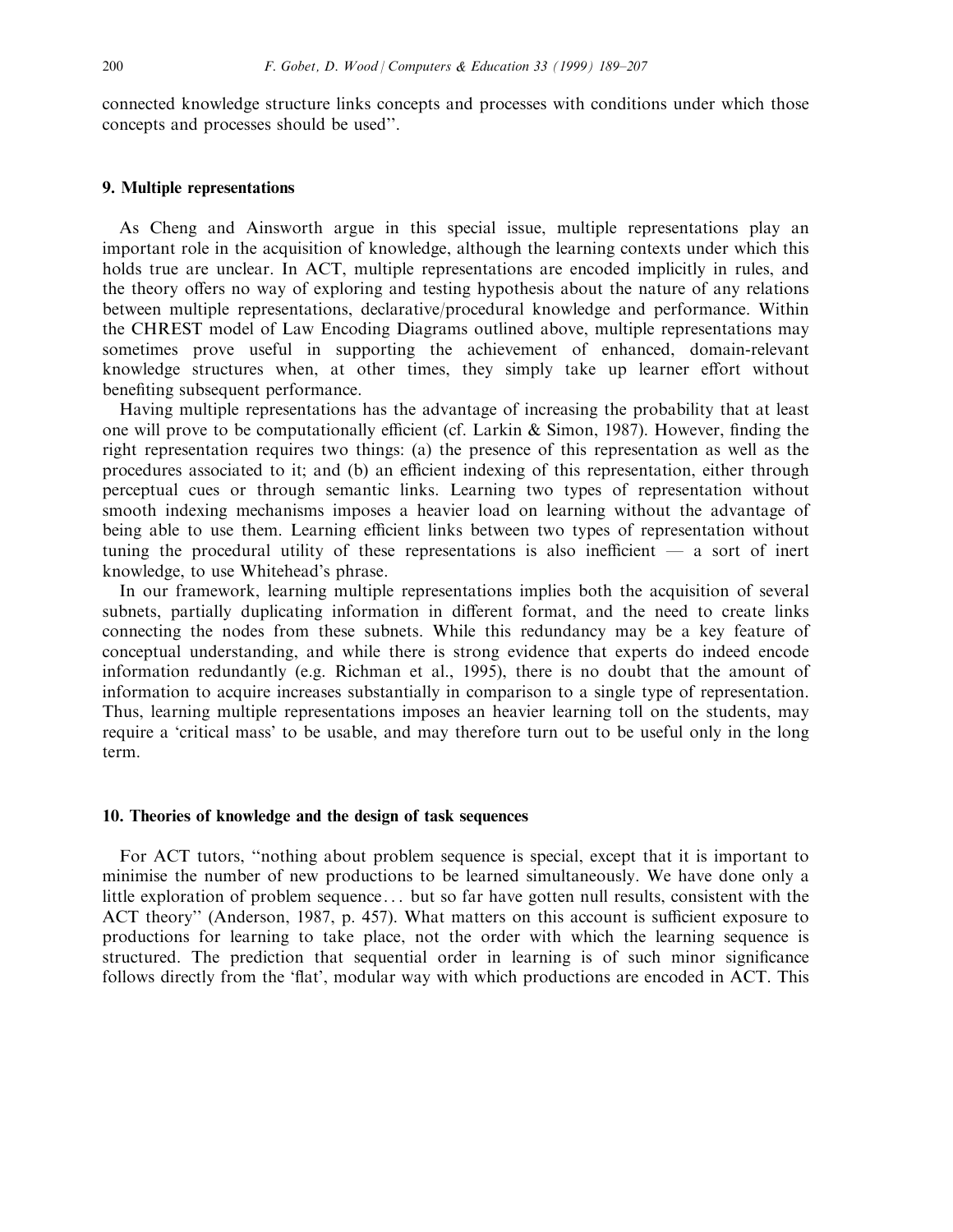view of sequential effects on learning stands in direct contrast to what follows from the EPAM theory, where the potential for hierarchical structures in perceptual and declarative knowledge arise as a natural consequence of the way in which their learning mechanisms work.

To put it boldly, EPAM implies that it is possible to acquire knowledge in a `wrong' order (relative to a specific set of task demands) and that this has marked, negative effects on both the extent to which learning supports future performance and further learning (see Gobet  $\&$ Lane, in press, for computational support of this claim). For EPAM, the impact of initial learning on the ease of subsequent learning is considerable. Exposure to a domain-



Fig. 3. Effect of sequencing of curriculum. In the case of a 'poor teacher', the learner's attention is not directed to important features of the environment (the  $\gamma$  attribute in the figure), which leads to a relatively inefficient network. In the case of a 'good teacher', the discriminative features are learned first, leading to a more efficient network.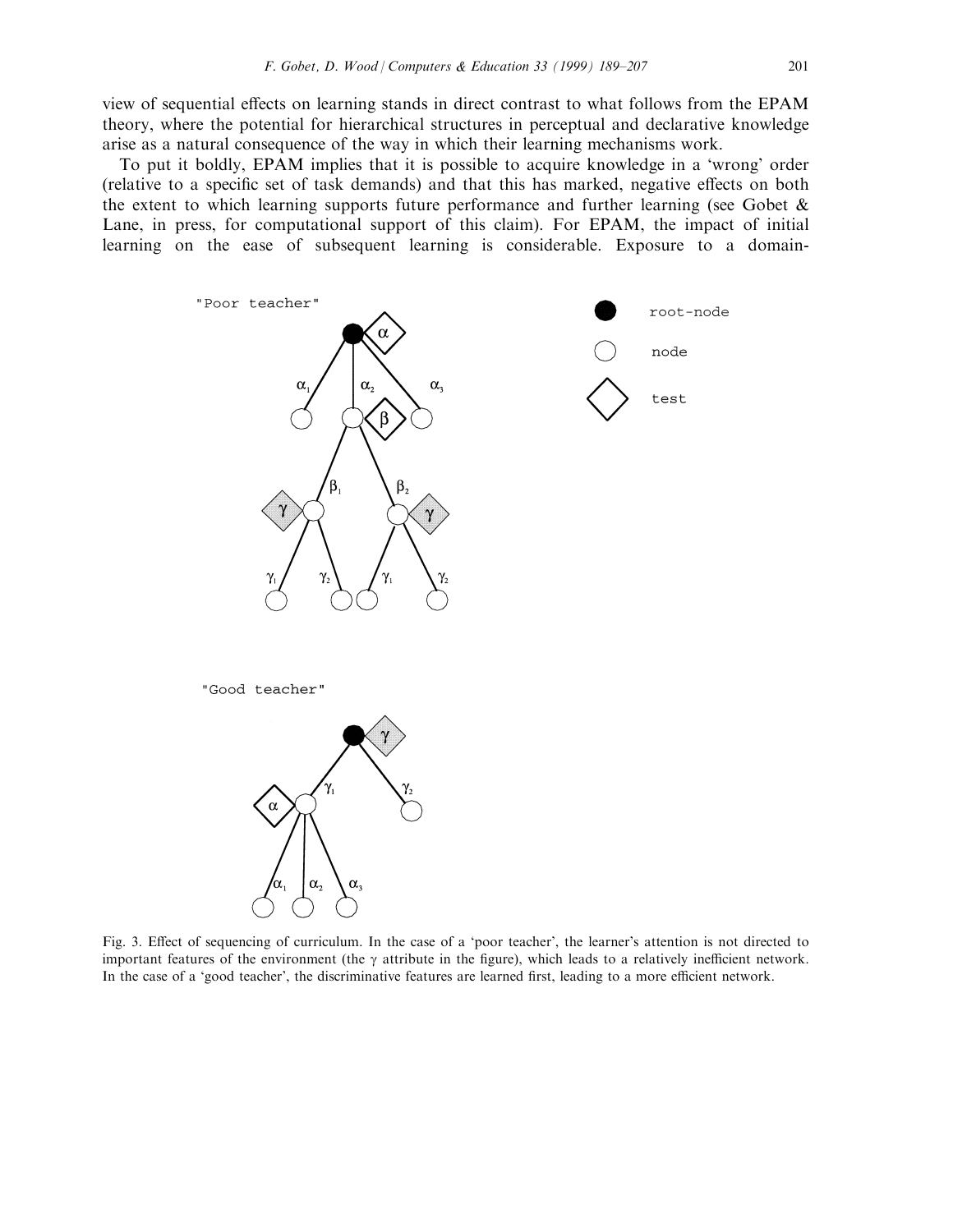inappropriate learning sequence will lead to the construction of a poorly structured and inefficient discrimination net, hence to inefficient indexing of knowledge, and a consequent high chance of failure to retrieve that knowledge when the demands of the domain require it. In addition, this suboptimal knowledge will propagate through the net, because the chunking mechanisms in EPAM construct knowledge recursively from smaller chunks. Thus, the negative effects of poor task sequencing early on in learning will be cumulative. The recognition of task relevant knowledge will be slower in a poorly structured than in a well structured net. Since the basic EPAM recognition processes recur thousands of times during, say, the attempt to solve an algebra problem, the summative impact of such micro-level differences in the ability to access memory (and, hence, to benefit from past experience) is considerable. Indeed, such differences in powers of recognition lie at the heart of differences between expert and novice performance.

A second consequence of an inappropriate learning sequence is that the non-optimal organisation of the net may lead to certain important connections between nodes (both through production links and similarity links) being missed, and with them efficient solutions to the problem at hand. Repairing the consequences of a suboptimal curriculum order will be costly. First, a complete, more efficient subnet has to be grown, not only a few nodes changed, as is the case in learning with an efficiently structured net. Any further learning is also unlikely to eradicate the effects of suboptimal knowledge entirely, since nodes are never lost and the nodes encoding such `poor' knowledge may distributed over the whole EPAM net. A third consequence is that erroneous information may be stored in the net, which can lead to a propagation of errors during performance.

Fig. 3 illustrates one possible effect of the sequencing of the curriculum. Let us assume that feature  $\gamma$  is highly diagnostic in the domain, although this may not be obvious for the nonexpert. In the upper part of the figure, the network has been trained without being giving information about the value of  $\gamma$ . As can be seen, less useful tests may be learned (in one case, both  $\alpha$  and  $\beta$ ) before  $\gamma$  is learnt. This has the consequence that (1) the  $\gamma$ -test has to be learnt several times  $-$  a waste of learning time; and (2) unimportant tests have to be carried out, with the risk of error increasing.

Issues of task sequencing also emerge in relation to the design of curriculum breadth. In the simulations we are carrying out in chess, language acquisition and acquisition of multiple representations in physics, the formation of templates and of similarity links is a function of the variety of test links below a node. Without enough variety, neither templates nor similarity links can be created. If the theory is correct, this would suggest that learning in such a way that only a narrow range of problems is experienced in the early stages can impede the creation of well connected and integrated knowledge and inhibit future learning. Critical evaluations of approaches to mathematics instruction suggest that the envisaged, negative impact of an overly narrow curriculum on future learning is a real one, at least in mathematics. "If, from the beginning...children were exposed to a rich range of addition and subtraction situations, if understanding and solving these situations in several different ways were emphasized, and if materials to support alternative solutions were provided and discussed, children might be able to understand considerably more than they do in the present, impoverished, narrow classroom environment'' (Fuson, 1992, p. 262).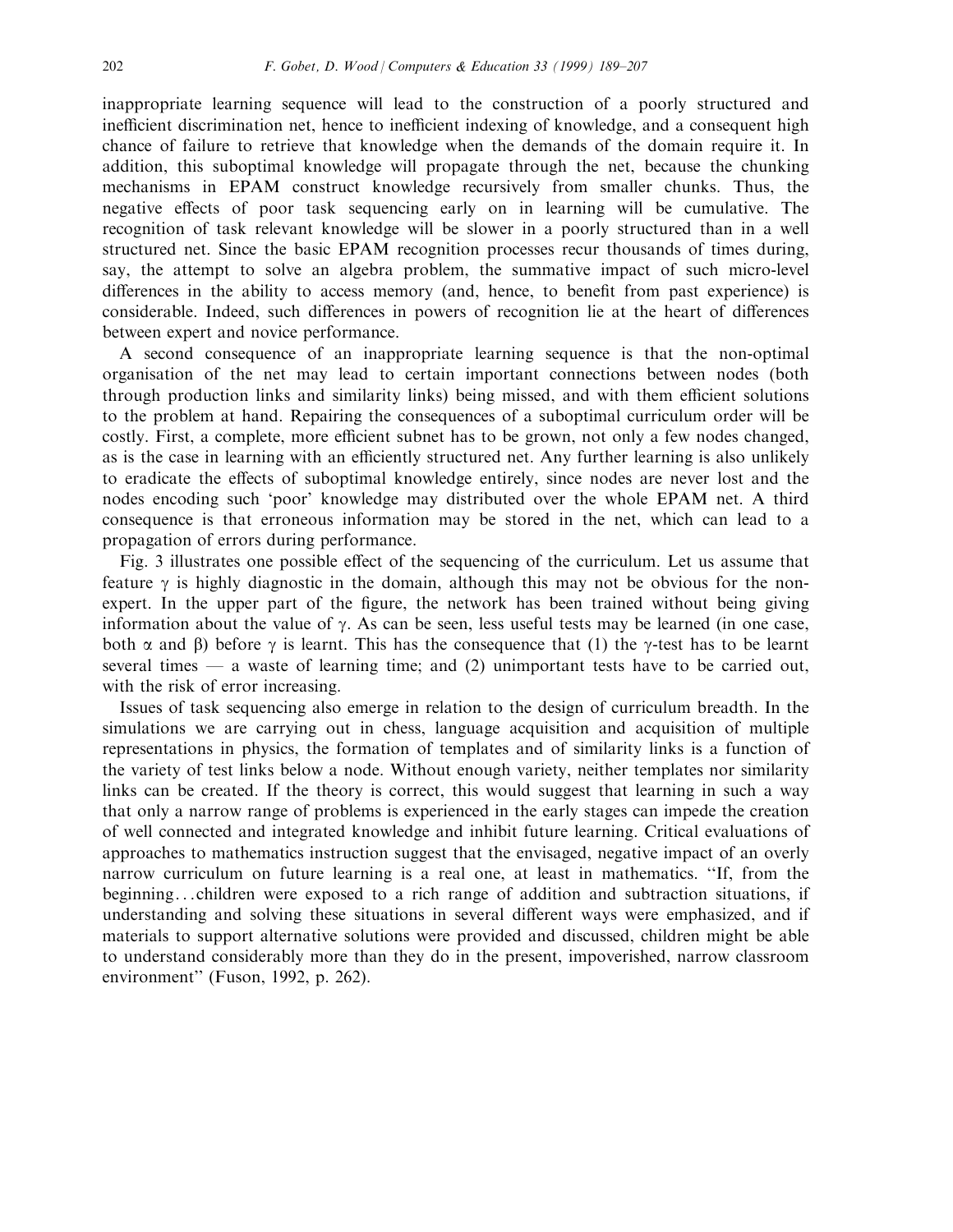## 11. Self-explanation and zone of proximal development

Self-explanation has recently been heralded as a key phenomenon in learning (Chi, DeLeeuw, Chiu & LaVancher, 1994). In our approach, self-explanation affects learning in that it encourages the learner to pay attention to important aspects of the domain and to allow enough time for learning them. It also helps because self-explaining forces one to process a topic deeply, allowing the creation of similarity links, which, in turn may later on be used as retrieval cues (e.g. Ericsson & Kintsch, 1995). Finally, self-explanation allows conflicts and failures of comprehension to emerge and, maybe, to be resolved (Renkl, 1997). These conflicts may direct attention to important feature of the domain. But note that self-explanation can be detrimental as well: self-explaining incorrectly will lead to the learning of irrelevant or misleading knowledge, which may interfere with the acquisition of correct knowledge. Thus, the teaching environment should optimise, perhaps through feedback, the moment when students generate self-explanations. (Knowing when to generate explanations and when to simply learn from the textbook may also be a skill that students have to acquire, although our framework has little to say about this question.)

Related to self-explanation is the question of zone of proximal development (or, to use van Geert's (1983) phrase, "the zone of proximal attention"). In our framework, such zones may be defined as the moment in the learning process where additional knowledge fits 'naturally' into the current knowledge state. By `naturally', we mean that adding a new piece of knowledge (i.e. a set of nodes and links connecting them) will lead to an elaboration of the net that will be useful in the acquisition of further knowledge and its use. An `unnatural' addition of knowledge amounts to knowledge that will hamper further learning and possibly impair performance. Again, what human and artificial tutors have to anticipate is when to provide additional information.

## 12. Using cognitive models to pre-evaluate curricula

The future of cognitive models in education will be in the evaluation and refinement of educational ideas and methods in artificio, with a high probability of being correct, before testing these ideas and methods in vivo, with the expensive methodology that the latter implies. For example, curricula on teaching Law Encoding Diagrams can be tested first using our computational model, improved, and tested again. This cycle can be carried out several times, much more rapidly than when human learners are used. Such an approach, where the goal is to improve a product and test its sensitivity to parameter changes, is common in engineering sciences, but is still rare in education (Suppes  $\&$  Zanotti, 1996) where hypothesis-testing approaches still dominate research (Grant, 1962).

## 13. Some implications for principles of tutoring

The implications of this theory for the design of effective tutoring systems are profound. The constraints and demands that will have to be satisfied in order to develop such systems on the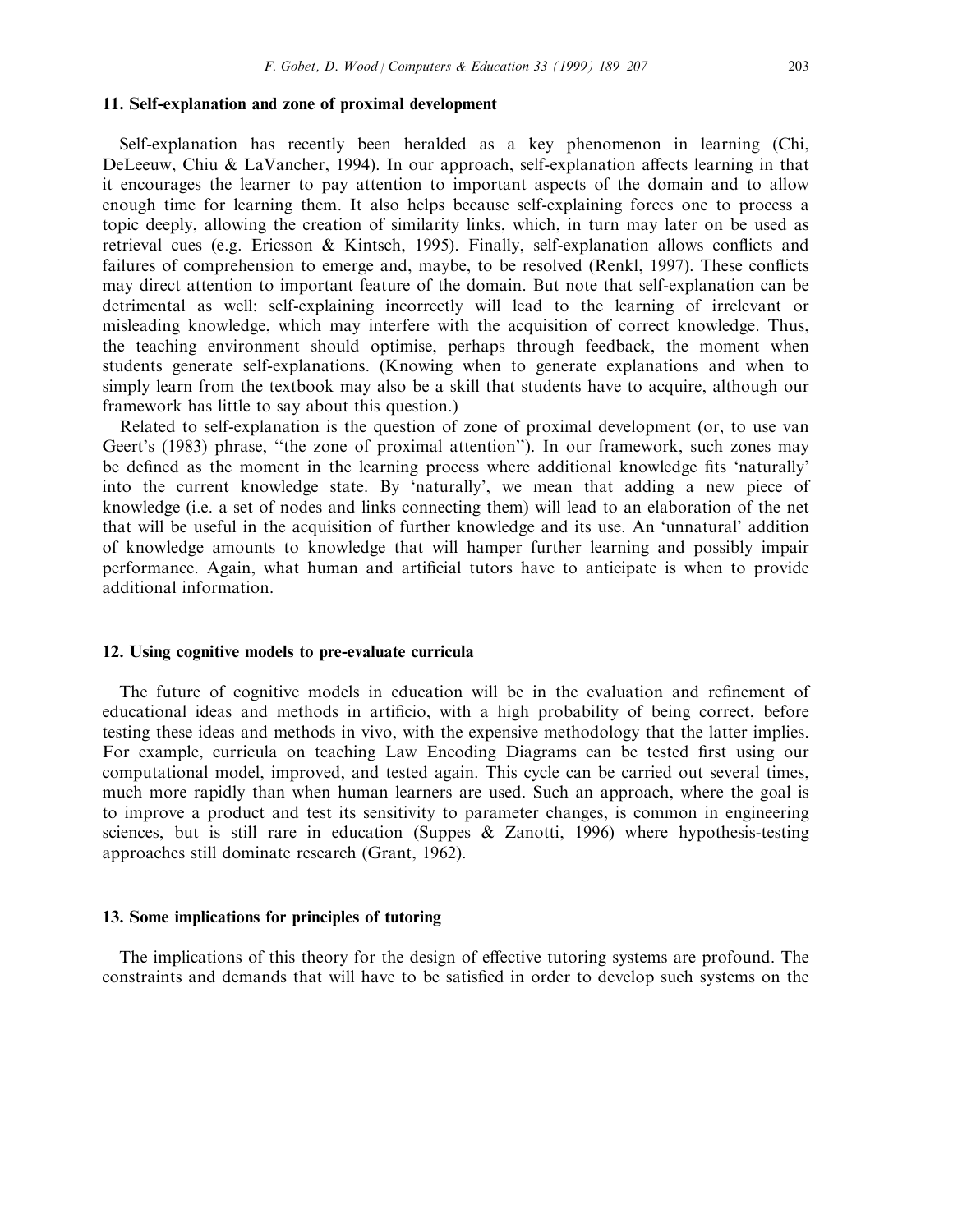basis of the EPAM theory are far more severe than those which constrain tutors based on ACT. An EPAM tutor would have to possess the capacity to monitor and model both the presence or absence of productions (which the ACT tutors do) and the perceptual cues that elicit productions (which ACT tutors cannot do). It would also need to model the way in which, for a given learner, concepts are connected to these perceptual cues and to other concepts. Thus, such a tutor should be able to keep track not only of a student model of procedural knowledge, but also of a student model of conceptual and perceptual knowledge. Although techniques have been developed to solicit and model the structure of conceptual understanding in the field of 'knowledge acquisition' (cf. Shadbolt  $& Burton, 1990$ ), which could, in principle, be used to assess conceptual understanding in a tutoring context, the task of integrating and exploiting these techniques in the context of computer-based tutors has not been attempted, to the best of our knowledge.

A key assumption in EPAM and in our extended EPAM framework is that the acquisition of knowledge (the augmentation of the discrimination net) depends on the way attention is directed to the environment. We speculate that the role of coaches and of teachers is to direct attention to the right features. Why does attention matter in the creation of the discrimination net? It matters because, being a self-organising system, EPAM develops both as a function of its current state and of the input of the environment. Hence further learning will build on previous learning. If this previous learning is inefficient, perhaps because it rests on attention to irrelevant features of the environment, later performance will be hampered, and relocating learning into a 'correct' trajectory will require a massive and costly restructuring of knowledge. Feedback during learning will help the student to focus upon the relevant features of the environment. Here, our framework makes a rather stronger prediction than ACT that not only productions should be acquired, but also that the conditions and actions of these productions should be organised in an 'efficient' way.

The task of modelling and supporting learning in the EPAM/CHREST framework (or in any other computer tutor designed to promote declarative/conceptual learning) will require a far more powerful technology than we currently possess. Perhaps Anderson is making a wise strategic choice in assuming that all procedural knowledge has to originate from declarative knowledge, as this offers him a way to control and monitor when the tutoring environment transmits new knowledge to the learner. However, if the EPAM view is correct, the ability of such models to support the process of implicit learning and the acquisition of perceptual and conceptual knowledge is, in principle, severely limited. And if this is true, then any pedagogical support for such processes which need to be provided will lie outside the competence of currently foreseeable generations of computer-based tutors.

## 14. Conclusion

Our attempt to articulate what we have achieved, and may hope to achieve, with computerbased tutors provides both a context for evaluating the scope of the theories about learning which underpin system design and a means of etching out their potential role in the wider educational enterprise. Many competencies shown in scaffolding by human tutors — such as monitoring what the learner is likely to be paying attention to, drawing attention to features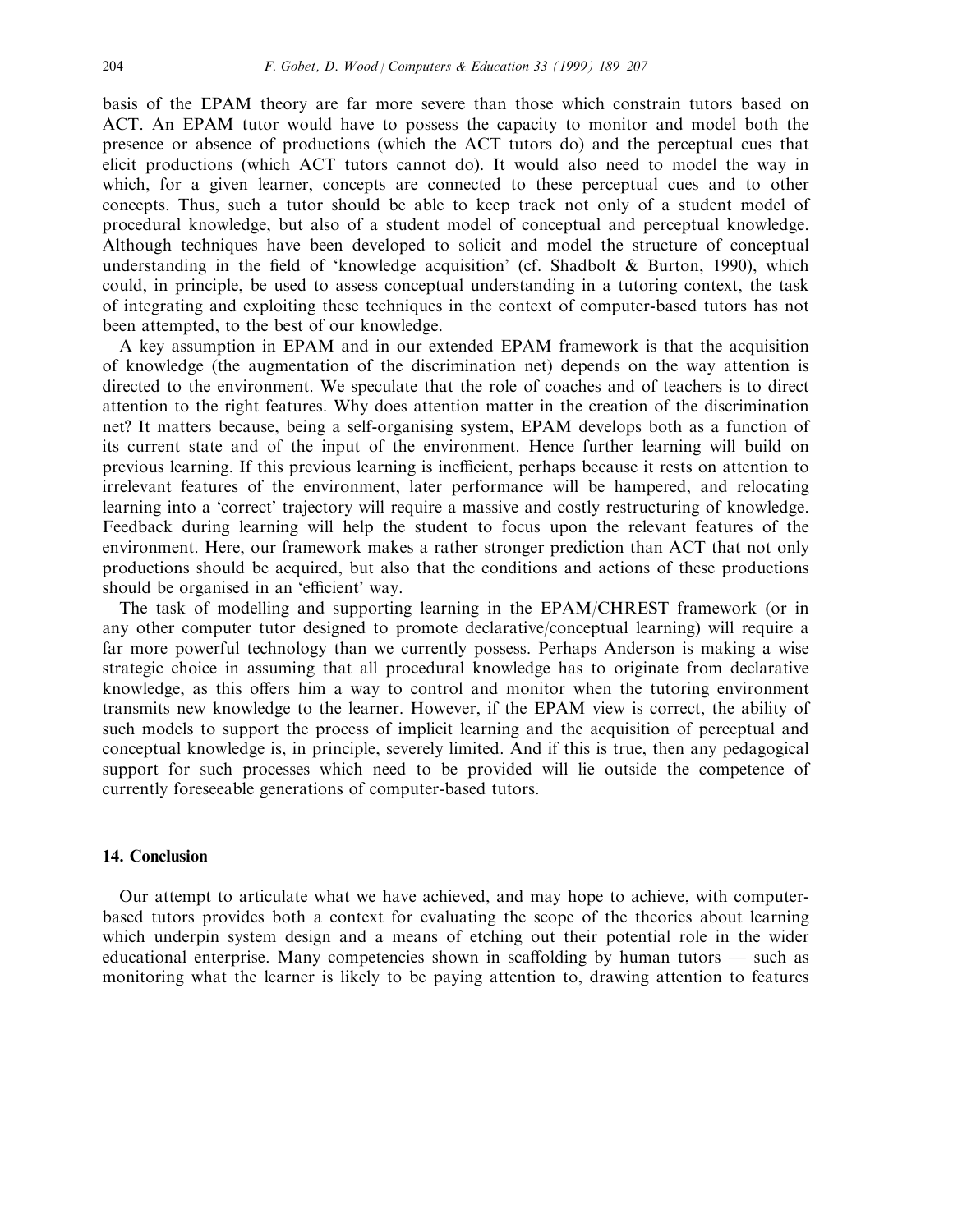that have been overlooked, or whose significance the learner does not appreciate  $-$  have yet to be sufficiently well understood, formalised or implemented in computer-based systems. We have explored, albeit briefly, some of the theoretical reasons why we think that such scaffolding functions play an important role in tutoring and learning. To the extent that these reasons are sound, it follows that computer-based tutoring systems are currently incapable of supporting a set of important tutoring functions and the learning which they serve. Similarly, our ability to assess and model conceptual knowledge and, hence, to provide help, advice and task experience which are contingent upon that knowledge, is still extremely limited. Here, too, where pedagogical support is necessary to support learning, then computer-based systems will be of little help until there have been considerable theoretical advances in our ability to formalise such aspects of knowledge and technical advances which enable such formalisms to be built into usable and effective computer-based learning environments.

We have also considered the implications of competing theories for issues of task sequencing which are central to the search for principles of curriculum design. In addition to identifying fruitful areas where we might seek to make empirical evaluations of the theories, this exercise also serves to underline the general case that the adoption and use of such systems involves taking on certain epistemological commitments. Conceptual evaluation provides one means of articulating, and opening up to debate, issues about the value, roles and place of the technology in education.

Although we have been preoccupied with trying to find the limits on what we might hope to achieve with computer-based tutors, it does not follow that we have done so in the belief that such systems have no educational contribution to make or role to play. In terms of guiding learners in practices designed to support the acquisition and extension of procedural skills, for example, systems such as those based on ACT theory have already demonstrated their practical value. Key educational issues, as Anderson and his colleagues acknowledge, now revolve around practices we need to develop in order to embed the use of such systems successfully within the classroom. "Teachers seem to require some time in the classroom before they appreciate the `tutor as teaching assistant' model and can use it to its maximum potential'' (Anderson et al., 1995, p. 201). However, we would also add that one way in which we can seek to realise this potential is by trying to articulate and to understand the limits on what such systems can currently hope to achieve. By trying to "identify any gaps between what the system has to offer and what is needed to support learning generally we can start to outline the possible roles that teachers may have to play in integrating the use of systems alongside their other practices'' (Wood, 1998b p. 36).

## References

Anderson, J. R. (1987). Production systems, learning, and tutoring. In D. Klahr, P. Langley, & R. Neches, Production systems models of learning and development (pp. 437-458). Cambridge, Mass: MIT Press.

Anderson, J. R. (1993). Rules of the mind. Erlbaum: Hillsdale, NJ.

Anderson, J. R., Corbett, A. T., Koedinger, K. R., & Pelletier, R. (1995). Cognitive tutors: Lessons learned. The Journal of the Learning Sciences, 4, 167-207.

Anderson, J. R., & Lebière, C. (1998). The atomic components of thought. Mahwah, NJ: LEA.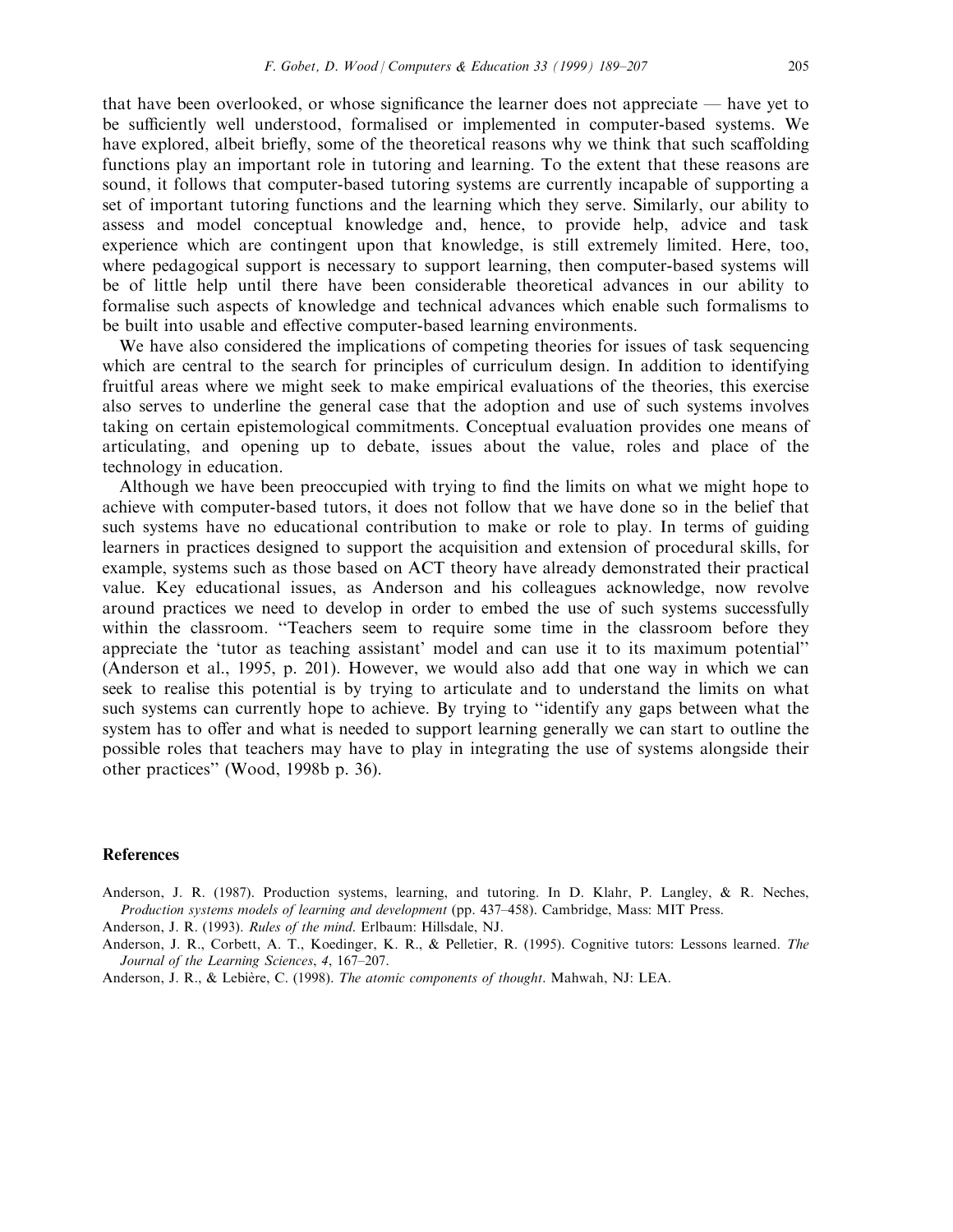- Baxter G.P., Glaser R. (in press). Investigating the cognitive complexity of science assessments. In Educational measurements: Issues and practice.
- Chase, W. G., & Ericsson, K. A. (1982). Skill and working memory. In G. H. Bower, The psychology of learning and motivation, Vol. 16. New York: Academic Press.
- Chase, W. G., & Simon, H. A. (1973). The mind's eye in chess. In W. G. Chase, Visual information processing. New York: Academic Press.
- Chi, M. T. H. (1978). Knowledge structures and memory development. In R. S. Siegler, Children's thinking: What develops? Hillsdale, N.J: Erlbaum.
- Chi, M. T. H., DeLeeuw, N., Chiu, M. H., & LaVancher, C. (1994). Eliciting self-explanations improves understanding. Cognitive Science, 18, 439-477.
- Chi, M. T. H., Feltovitch, P. J., & Glaser, R. (1981). Categorization and representation of physics problems by experts and novices. Cognitive Science,  $5$ , 121-152.
- de Groot, A. D. (1978). Thought and choice in chess. The Hague: Mouton Publishers (original in Dutch, 1946).
- Ericsson, K. A. (1996). The road to excellence. Mahwah, NJ: Erlbaum.
- Ericsson, K. A., & Kintsch, W. (1995). Long-term working memory. Psychological Review, 102, 211-245.
- Ericsson, K. A., Krampe, R. T., & Tesch-Römer, C. (1993). The role of deliberate practice in the acquisition of expert performance. Psychological Review, 100, 363-406.
- Feigenbaum, E. A., & Simon, H. A. (1984). EPAM-like models of recognition and learning. Cognitive Science, 8, 305±336.
- Fuson, K. C. (1992). Research into whole number addition and subraction. In D. A. Grouws, Handbook of research on mathematics teaching and learning (pp. 243-275). New York: Macmillan.
- Gobet, F. (1999). Simulations of stagewise development with a symbolic architecture. In J. P. Dauwalder, & W. Tschacher, Dynamics, synergetics, and autonomous agents (pp. 143–156). Singapore: World Scientific.
- Gobet, F. (1996). Discrimination nets, production systems and semantic networks: Elements of a unified framework. In Proceedings of the 2nd International Conference on the Learning Sciences (pp. 398-403). Evanston II: Northwestern University.
- Gobet, F. (1998). Expert memory: A comparison of four theories. Cognition, 66, 115–152.
- Gobet F., Lane P.C.R. (in press). Order of learning and EPAM. To appear in T. O'Shea, E. Lehtinen, F. Ritter, P. Langley (Eds.), Order effects in learning.
- Gobet, F., & Pine, J. (1997). Modelling the acquisition of syntactic categories. In Proceedings of the 19th Annual Meeting of the Cognitive Science Society (pp. 265-270). Hillsdale, NJ: Erlbaum.
- Gobet, F., Richman, H., Staszewski, J., & Simon, H. A. (1997). Goals, representations, and strategies in a concept attainment task: The EPAM model. The Psychology of Learning and Motivation, 37, 265–290.
- Gobet, F., & Simon, H. A. (1996). Templates in chess memory: A mechanism for recalling several boards. Cognitive  $Psychology, 31, 1–40.$
- Gobet F., Simon H.A. (in press). Five seconds or sixty? Presentation time in expert memory. Cognitive Science.
- Grant, D. A. (1962). Testing the null hypothesis and the strategy and tactic of investigating theoretical models. Psychological Review, 69, 54–61.
- Hiebart, J., & Carpenter, T. P. (1992). Learning and teaching with understanding. In D. A. Grouws, *Handbook of* research on mathematics teaching and learning (pp. 65-100). New York: Macmillan.
- Jones G., Gobet F., Pine J.M. (1999). Modelling vocabulary acquisition: An explanation of the link between the phonological loop and long-term memory, Tech. Rep. No. 61. University of Nottingham (UK): Department of Psychology, ESRC Centre for Research in Development, Instruction and Training .
- Landauer, T. K., & Dumais, S. T. (1997). A solution to Plato's problem: The latent semantic analysis theory of acquisition, induction, and representation of knowledge. *Psychological Review*,  $104$ ,  $211–240$ .
- Lane P.C.R., Cheng P.C.-H., Gobet F. (1999). Problem solving with diagrams: Modelling the implicit learning of perceptual information, Tech. Rep. No. 59. University of Nottingham (UK): Department of Psychology, ESRC Centre for Research in Development, Instruction and Training .
- Larkin, J. H., & Simon, H. A. (1987). Why a diagram is (sometimes) worth ten thousands words. Cognitive Science, 11, 65-99.
- Newell, A. (1990). Unified theories of cognition. Cambridge, MA: Harvard University Press.
- Opwis, K., Gold, A., Gruber, H., & Schneider, W. (1990). Zum Einfluss von Expertise auf Gedächtnisleistungen